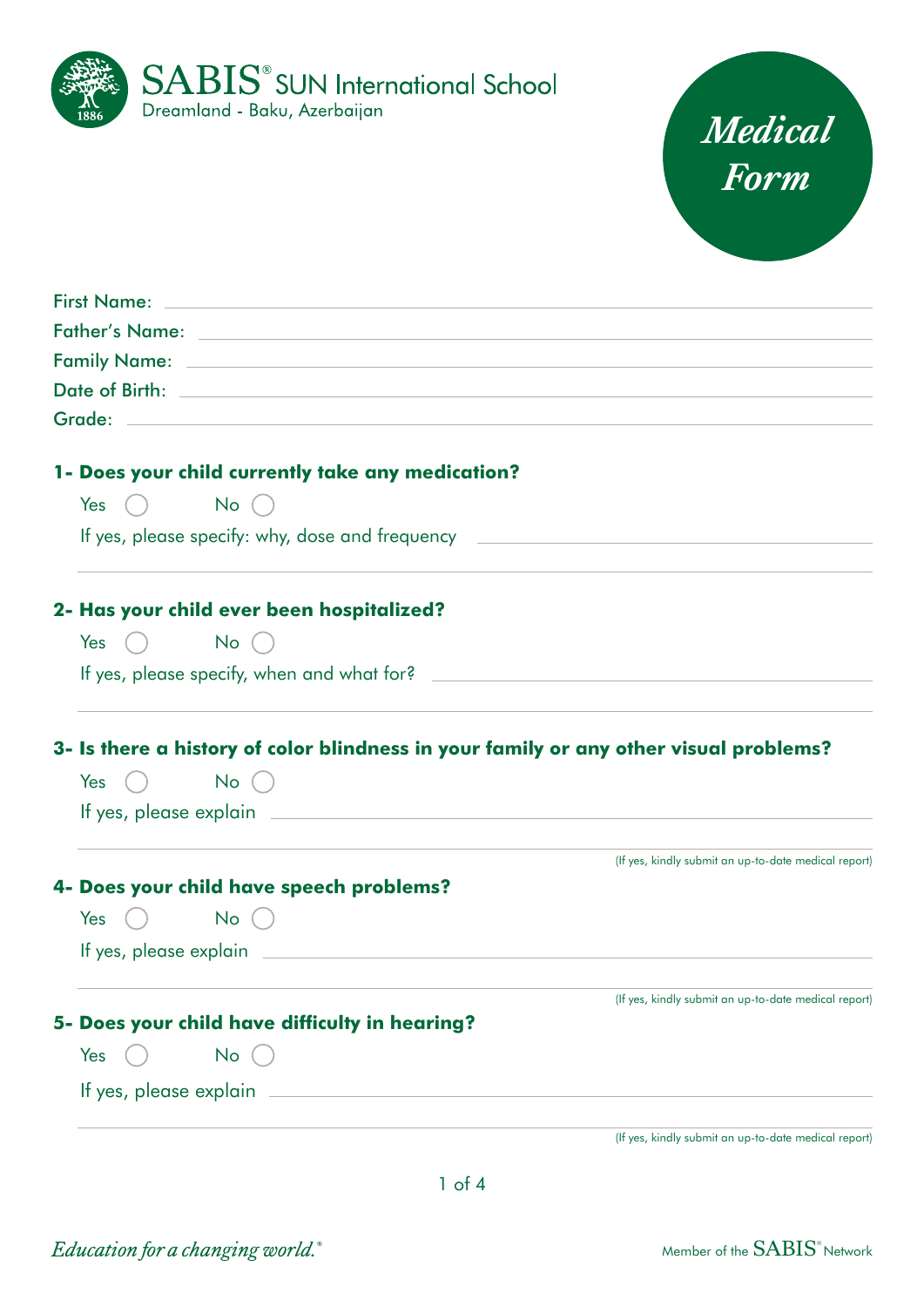**6- Do you have any objection to the school doctor/nurse examining your child?**

Yes  $\bigcap$  No  $\bigcap$ 

# **7- Does your child suffer from any of the following conditions?**

| <b>Medical condition</b> | <b>Yes</b> | <b>No</b> | <b>Medication</b> |
|--------------------------|------------|-----------|-------------------|
| Asthma                   |            |           |                   |
| <b>Diabetes</b>          |            |           |                   |
| Epilepsy                 |            |           |                   |
| Hay fever                |            |           |                   |
| Tuberculosis             |            |           |                   |
| Eczema                   |            |           |                   |
| Heart disease            |            |           |                   |

Others, please explain:

# **8- Does your child have any allergies?**

#### Allergen

| Eggs            | Peanuts    | Sea Food              | Wheat  | <i><u><b>Insects</b></u></i> |
|-----------------|------------|-----------------------|--------|------------------------------|
| Latex           | Medication | <b>Dairy Products</b> | Fruits | <b>Others</b>                |
| Please specify: |            |                       |        |                              |

### **Reaction**

| Eczema          | Rash     | <b>Hives</b>      | Eye swelling | Hoarse voice  |
|-----------------|----------|-------------------|--------------|---------------|
| Mouth swelling  | Wheezing | Vomiting/diarrhea | Passing out  | <b>Others</b> |
| Please specify: |          |                   |              |               |

#### Intervention needed

| None            | ER visit | Medication | Hospitalization | <b>Others</b> |
|-----------------|----------|------------|-----------------|---------------|
| Please specify: |          |            |                 |               |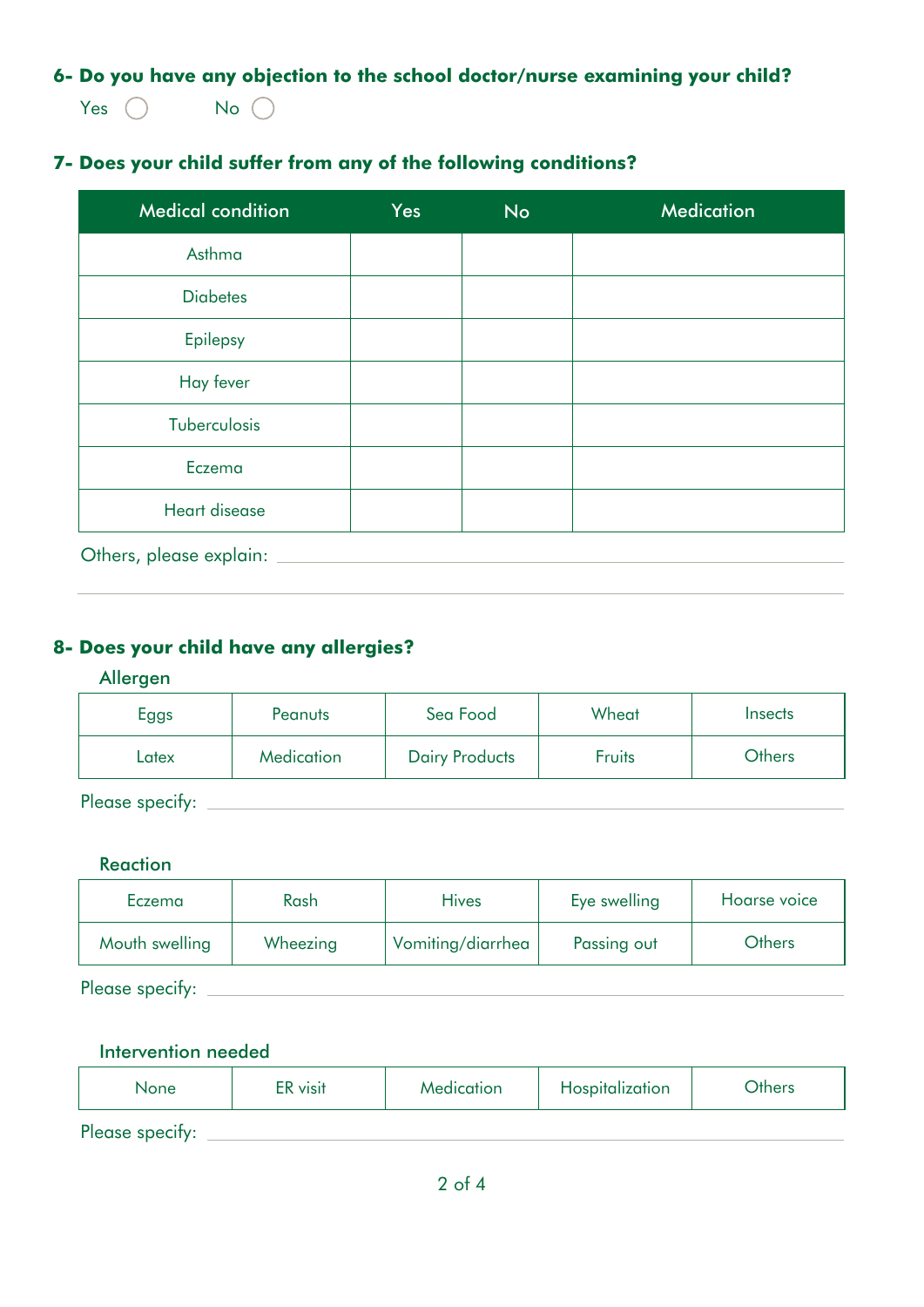### **9- Has your child had any of the following inoculations?**

If yes, please fill in the date of the last vaccine.

| <b>Vaccine</b>                       | Date of last taken vaccine |
|--------------------------------------|----------------------------|
| <b>BCG</b>                           |                            |
| <b>Hepatitis B</b>                   |                            |
| MMR (measles, mumps, rubella)        |                            |
| Chicken Pox / Varicella              |                            |
| DPT (diphtheria, tetanus, pertussis) |                            |
| Polio (OPV)                          |                            |
| HIB (haemophilus influenza)          |                            |
| DT (diphtheria, tetanus)             |                            |
| Rotarix                              |                            |
| <b>Hepatitis A</b>                   |                            |
| Meningitis                           |                            |
| Typhoid                              |                            |
| Other: please specify                |                            |

(Kindly attach a copy of the vaccination card)

## **10- Has your child suffered from any of the following illnesses?**

| <b>Disease</b>        | Yes | <b>No</b> | Year |
|-----------------------|-----|-----------|------|
| <b>Measles</b>        |     |           |      |
| Mumps                 |     |           |      |
| <b>German Measles</b> |     |           |      |
| Chicken Pox           |     |           |      |
| Tuberculosis          |     |           |      |
| <b>Whooping Cough</b> |     |           |      |
| Other: please specify |     |           |      |

## **11- In case of accidents or other emergencies, give three sources to be contacted:**

If these sources cannot be contacted, the student will be taken to the nearest hospital.